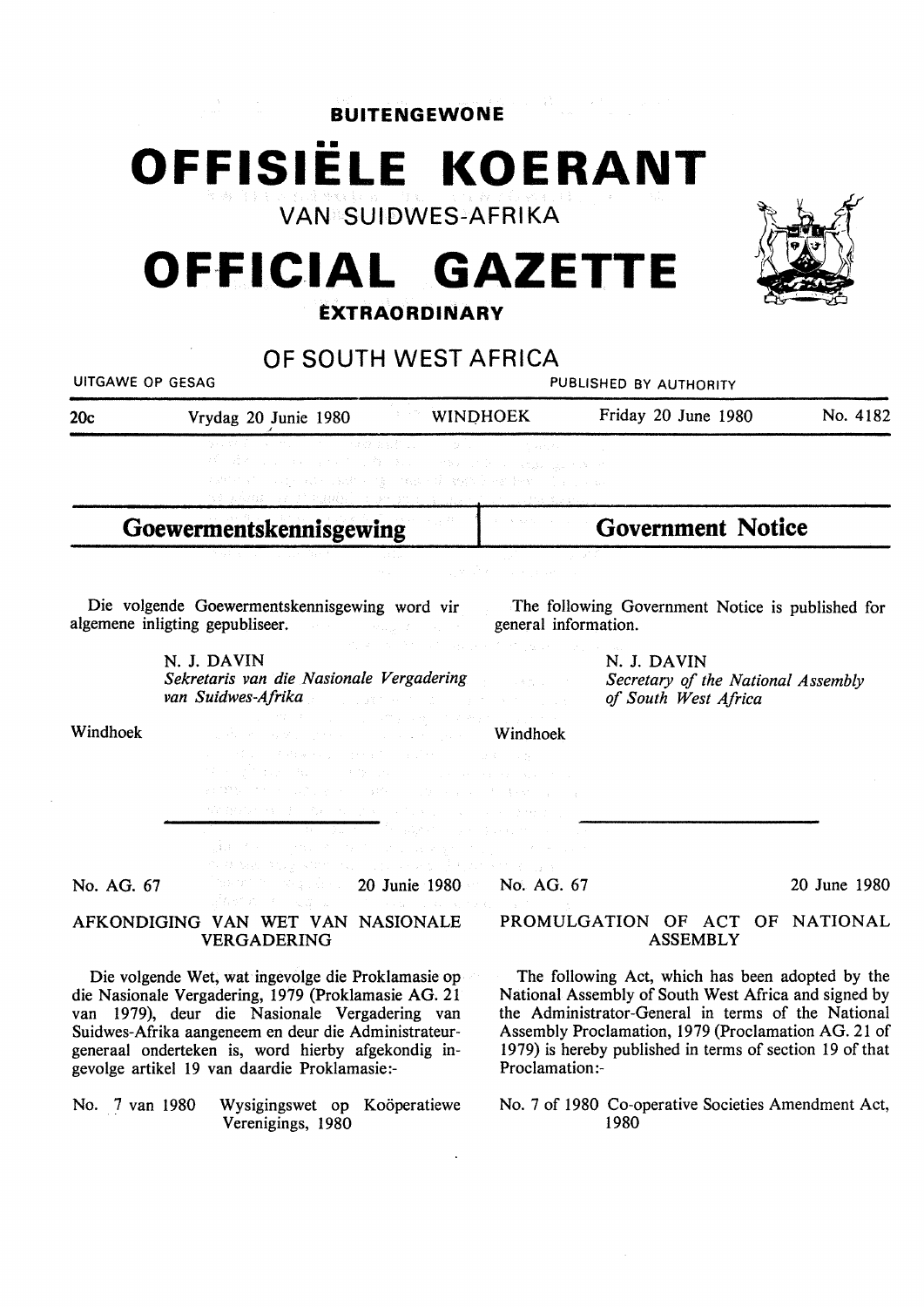PROVINCIAL AND R

 $\label{eq:1} \frac{1}{2} \frac{\partial^2 \phi}{\partial \phi} \partial_\mu \partial_\nu \partial_\nu \phi = \frac{1}{2} \frac{\partial^2 \phi}{\partial \phi} \partial_\nu \phi$ 

(马登达) 被 不。

**Wet No. 7, 1980**  YSIGINGSWET OP KOÖPERATIEWE **VERENIGINGS, 1980** 

ang.

A BY MAR *(Afrikaanse teks deur die Administrateur-generaal onderteken op 18 Junie 1980)* 

## " 이 있는 사람이 있는 말이 많이 있는 것이 있다"<br>- Hotel No. All No. All 말이 많이 있는 것이 아니?

#### **WET**

Tot wysiging van die Ordonnansie op Koöperatiewe **Verenigings, 1946, ten einde die stemvereistes vir 'n besluit in verband met die amalgamasie van twee of meer kooperatiewe maatskappye of verenigings te verander en om vir bykomstige aangeleenthede voorsiening te maak.** 

DAAR WORD BEPAAL deur die Nasionale Vergadering van Suidwes-Afrika, soos volg:-

1. Artikel 94 van die Ordonnansie op Koöperatiewe Verenigings, 1946, word hierby gewysig deur subartikel (1) deur die volgende subartikel te vervang:

" (1) Twee of meer koöperatiewe landboumaatskappye met beperkte aanspreeklikheid of spesiale \_kooperatiewe boeremaatskappye met beperkte aan spreeklikheid, of twee of meer koöperatiewe handelsverenigings met beperkte aanspreeklikheid (hierna genoem die oorspronklike maatskappye of verenigings) kan by besluit aangeneem deur minstens twee-derdes van die lede wat hul stemme uitbring in eie persoon of deur gevolmagtigdes (waar dit toegelaat word), op 'n algemene vergadering van elke maatskappy of vereniging vir daardie doel byeengeroep, tot amalgamasie oorgaan en aldus een kooperatiewe maatskappy of vereniging (hierna genoem die nuwe maatskappy of verenig-しえこうしゃ とんた はいど 水の 一説(概) 横波のあ

ding. Verenigings, 1980, en word geag op 1 Mei 1980 in werking 2. Hierdie Wet heet die Wysigingswet op Koöperatiewe

reality and abreviate and the disappling of the special 4 ji saka wasan kasa sa sana mata ya sana watermark of the most of whom the second

**SACRA SULFACIONA** 

ing the special control of

"当我们心里就是了。"我们不要问题说明了解。而这样的问题。 PART Spagglases for

 $\mathcal{L}_{\mathcal{D}}(\mathbf{x},\omega) = \mathcal{L}_{\mathcal{D}}(\mathbf{x},\mathbf{q},\mathcal{I}) + \mathcal{L}_{\mathcal{D}}(\mathbf{x},\omega) \mathcal{L}_{\mathcal{D}}(\mathbf{x},\omega)$ 

sterne

1946.

Wysiging van artikel 94 **van Ordonnansie 15 van** 

a stranger of the first state of the

stissi man (b

r  $\cdot$ *t* 

ing) vorm.". **A BERGERY** 

**Kort titel en inwerkingtre**te getree het. Dit van die gevolk het getree het.<br>Portbrieden te getreenpeelt en vir maak geleen die gepaak zo mang. A saki ng anggo ng pagalo and of the strape for gradual and proper consequence of the 小田 年代のほど

the contraction of the contraction of the contraction of the contraction of the contraction of the contraction of the contraction of the contraction of the contraction of the contraction of the contraction of the contracti ∩ise v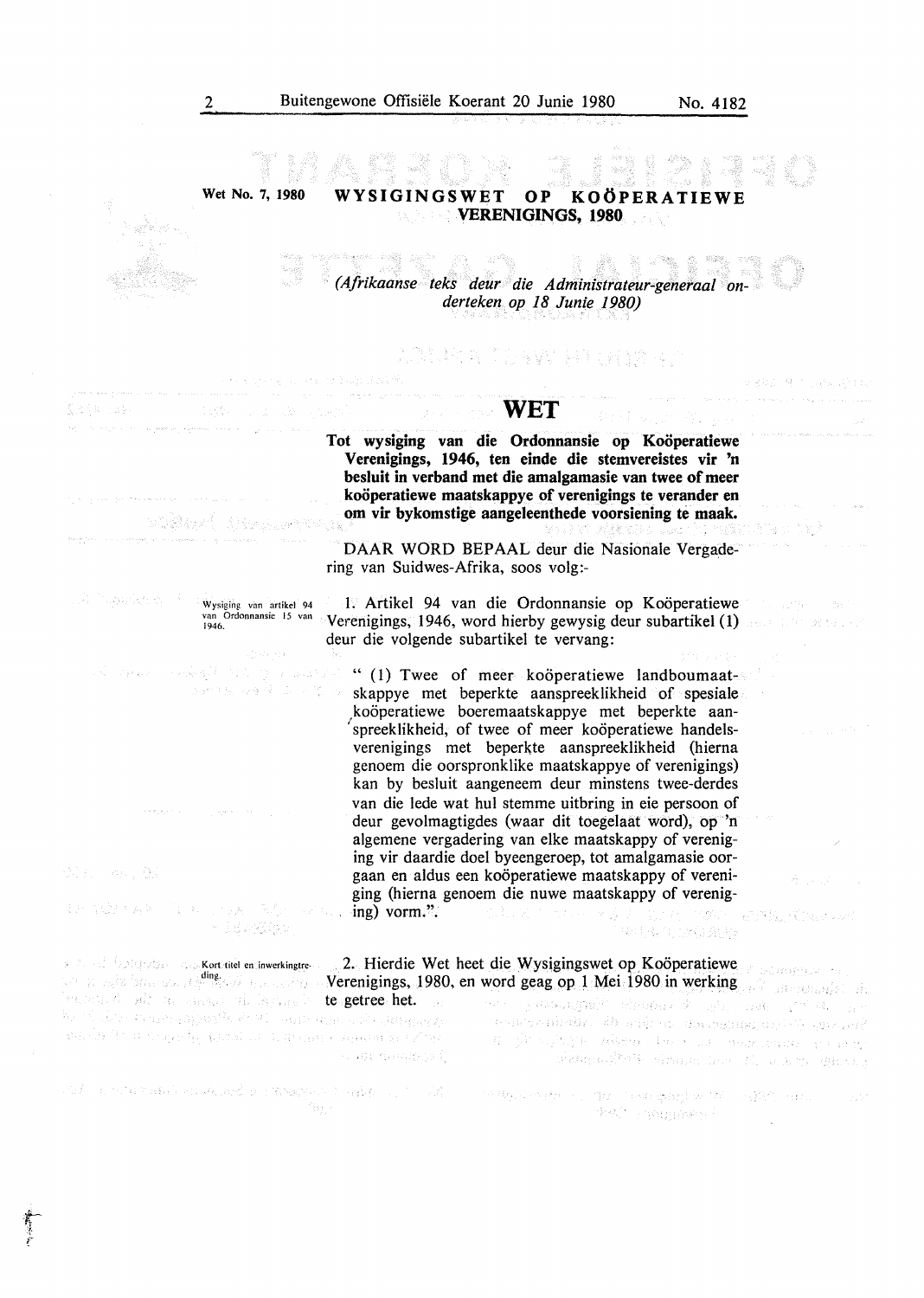#### **CO-OPERATIVE SOCIETIES AMENDMENT ACT, Act No. 7, 1980 1980**

*(Afrikaans text signed by the Administrator-General on 18 June 1980)* 

#### **ACT**

**To amend the Co-operative Societies Ordinance, 1946, so as to alter the voting requirements for a resolution in connection with the amalgamation of two or more co-operative companies or societies and to provide for incidental matters.** 

BE IT ENACTED by the National Assembly of South West Africa, as follows:-

1. Section 94 of the Co-operative Societies Ordinance, 1946, is hereby amended by the substitution for subsection (1) of the following subsection:

" (1) Two or more co-operative agricultural companies with limited liability or farmers' special co-operative companies with limited liability or two or more cooperative trading societies with limited liability (hereinafter called the original companies or societies), may by resolution adopted by not less than two-thirds of the members voting in person or by proxy (where proxies are allowed) at a general meeting of each company or society convened for this purpose, proceed to amalgamation and thus constitute one co-operative company or society (hereinafter called the new company of society).".

2. This Act shall be called the Co-operative Societies Amendment Act, 1980, and shall be deemed to have come into operation on l May 1980.

Amendment of section 94 of Ordinance 15 of 1946.

Short title and commence **ment.**